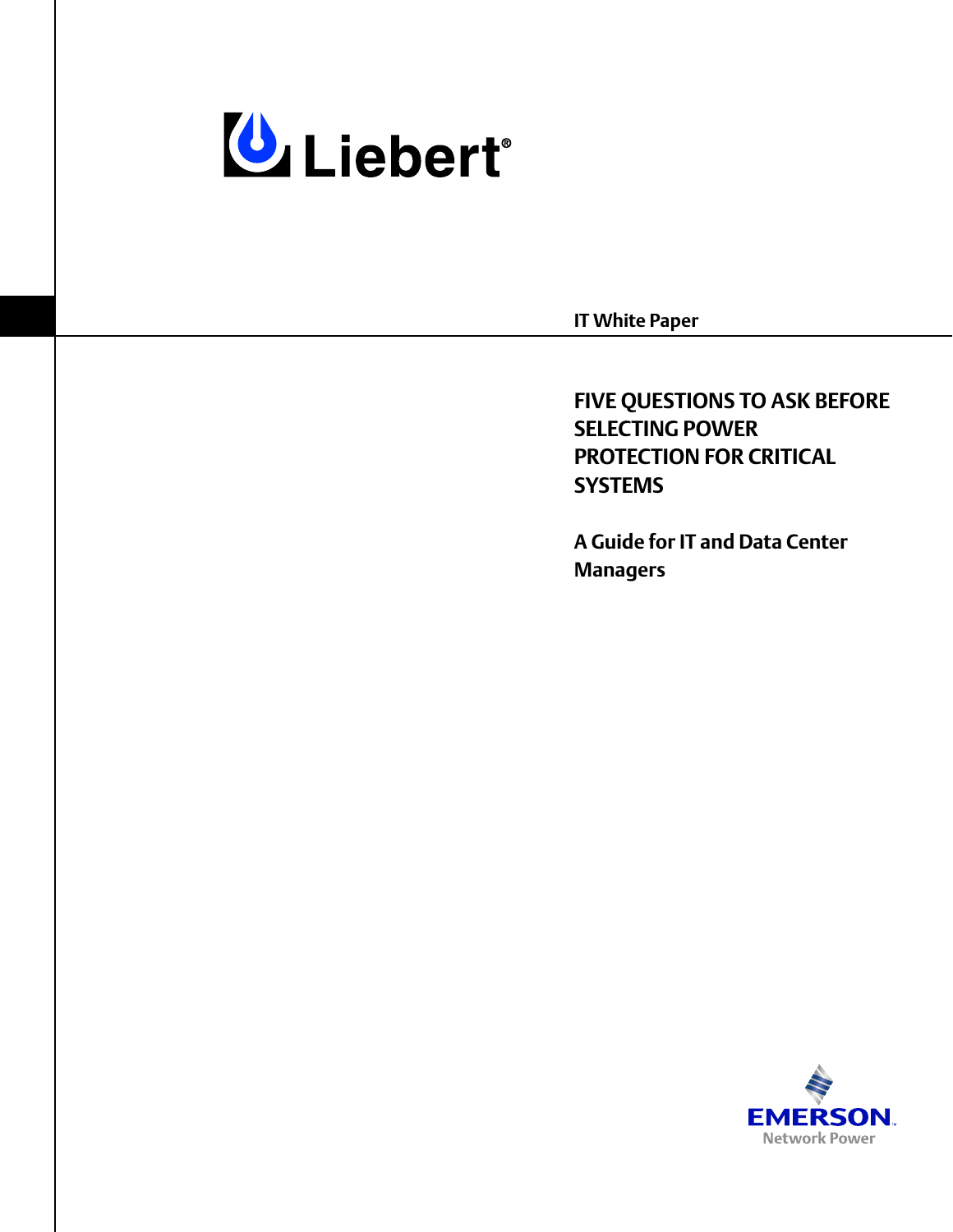## **SUMMARY**

Appropriate power protection is one of the keys to achieving high availability of business critical systems. Yet many of the key factors that should be considered when selecting these essential systems are often overlooked.

In an ideal world, electrical utilities would deliver clean, reliable power to business critical systems. Unfortunately, this is not the reality. Appropriate systems are required to ensure necessary power availability and quality is achieved as simply and cost effectively as possible.

This is not as easy as it sounds. Different applications have different requirements, depending upon the size and type of equipment being supported, the cost of downtime and the organization's availability goals. Plus, disruptions in power availability and quality can originate from a variety of sources and take a number of forms. Also, the environment being protected is not static: availability requirements may increase over time and the contents of the data center are subject to regular change.

These factors make issues such as lifecycle costs, adaptability, and ease of service more important then ever when selecting appropriate power protection. The following five questions can be used to ensure these issues are adequately addressed:

- 1. What level of availability is the power system expected to support?
- 2. What are the lifetime costs of the power system?
- 3. What is the impact of the power system on data center space?
- 4. How will the power system be tested and installed?
- 5. How will the power system be monitored and maintained?

The answers to these questions can help ensure the power protection system meets application requirements as simply and cost-effectively as possible. Failing to consider these factors can result in a power system with high lifetime costs, unnecessary complexity or poor performance.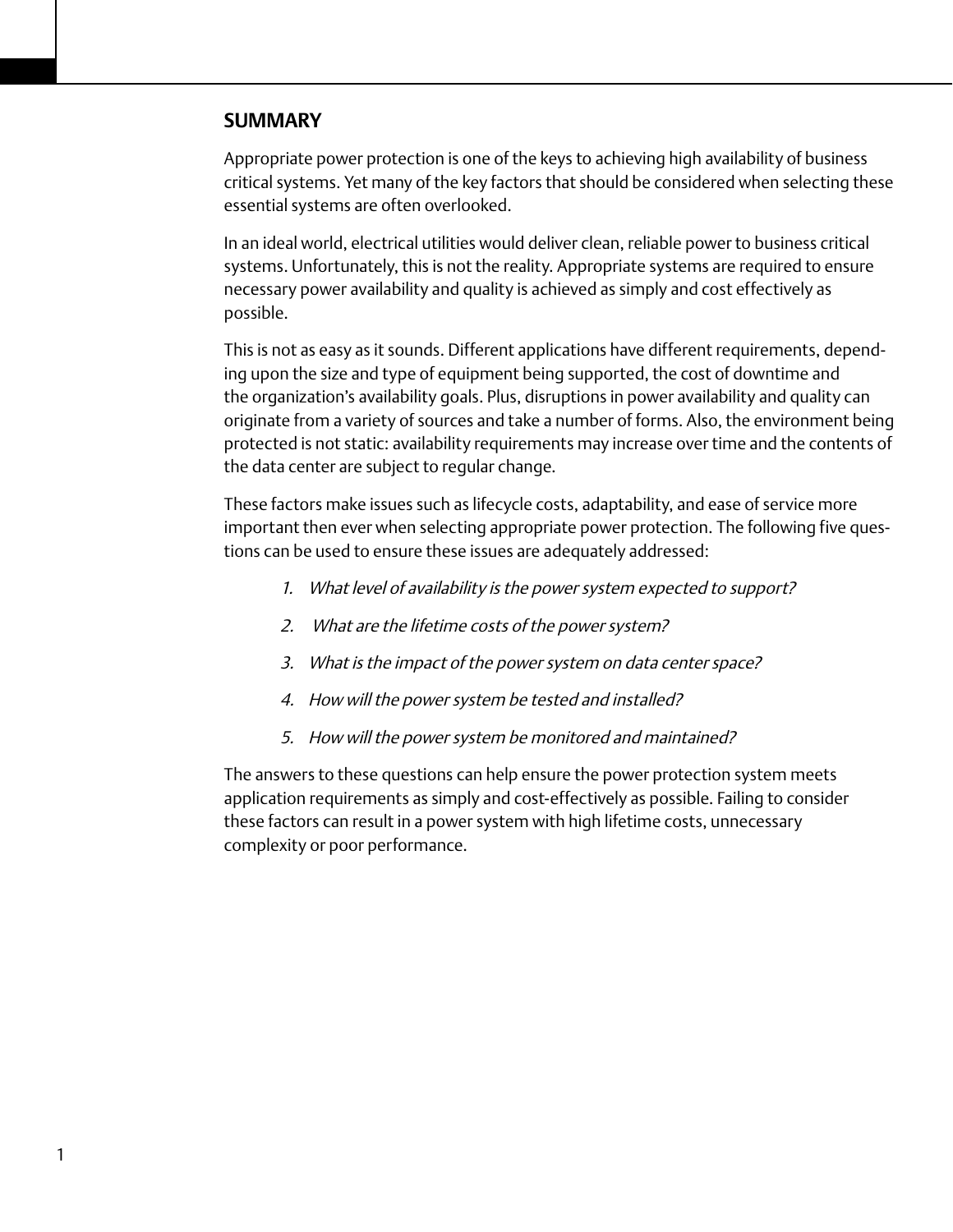## **The Basics**

A power protection system is configured using four basic types of equipment: • Transient Voltage Surge Suppression

- (TVSS) systems
- Uninterruptible Power Supply (UPS) systems (including batteries for power during short-term outages. Ensuring uninterrupted power during longer term outages requires a backup power source, usually an on-site generator.)
- Static Transfer Switches (STS) and other switchgear
- Power Distribution Units (PDU)

Depending upon the configuration, the system may include one or all of these components.

Transient Voltage Surge Suppression (TVSS) A "transient" is a brief but extreme burst of energy that can travel across AC power, telephone or data lines. About 35 percent of all transients originate outside the facility from lightning, utility grid switching, electrical accidents and other sources. The remaining 65 percent come from inside the facility, often when large power-consuming systems, such as motors or building air conditioning systems, are switched on.

Fuses and circuit breakers are designed for overcurrent protection and do not provide transient voltage protection. The IEEE (Institute for Electrical and Electronic Engineers), recommends TVSS at both the service entrance and the data center. This protection can be integrated into the UPS or installed as standalone devices.

## Uninterruptible Power Supply (UPS)

The UPS serves two critical functions: it provides backup power in the event of an interruption in utility power, and, depending upon topology, "conditions" utility power to eliminate power disturbances that can shut down or damage sensitive electronics.

The battery capacity of the UPS determines how long the system can provide power to the load in the absence of utility power. Typically, battery plants are sized to provide 10 to 20 minutes of power at full load in large data centers. Smaller facilities or highpower applications may be configured with more battery capacity.

The degree of power conditioning provided by a particular UPS system is a function of its topology. The International Electrotechnical Commission (IEC) defines three types of UPS topology: passive standby (offline), line interactive, and double conversion (online).

A passive standby, or off-line, UPS mainly provides short-term outage protection. It may include surge suppression, but does not provide true power conditioning and is typically used in non-critical, desktop applications.

Line interactive UPS systems monitor incoming power quality and correct for major sags or surges, relying on battery power to enhance the quality of power to the load. This topology eliminates major fluctuations in power quality, but does not protect against the full range of power problems and does not isolate connected equipment from the power source.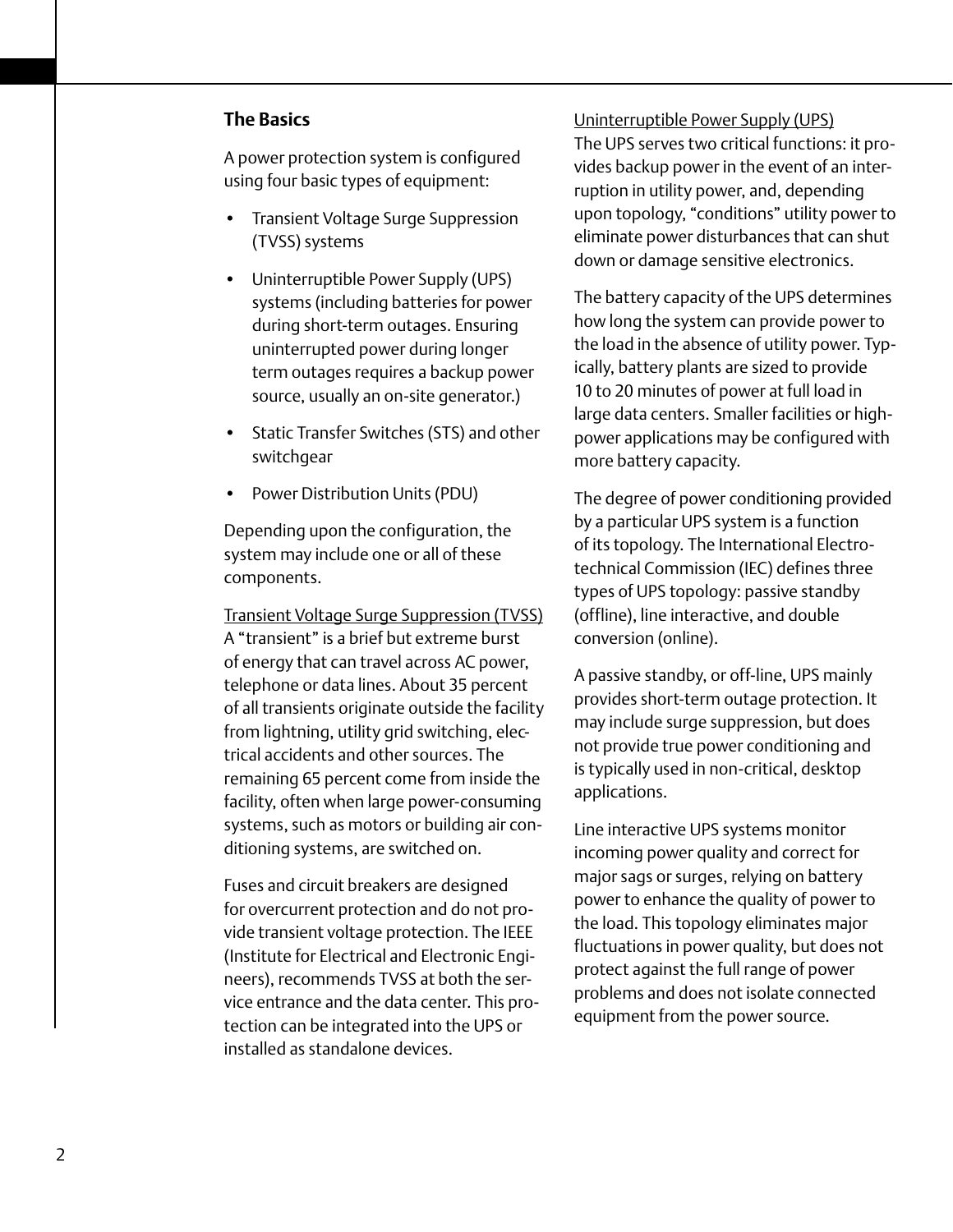*UPS topology has a major influence on system performance and should be a key factor in matching the UPS to the application.* An online double conversion system provides the highest degree of protection for critical systems. Rather than simply monitoring the power passing through it, as with the line interactive approach, a double conversion UPS system creates new, clean AC power within the UPS itself by converting incoming AC power to DC and then back to AC. This not only provides precisely regulated power, but also has the advantage of isolating the load from the upstream distribution system.

UPS topology has a major influence on system performance and should be a key factor in matching the UPS to the application. Historically, "online" and "double conversion" were synonymous. However, some manufacturers now market line interactive UPS systems as "online" systems. Always clarify how a particular UPS would be classified under IEC standards – not the manufacturer's own terminology.

#### Static Transfer Switch (STS)

Redundancy is often designed into the power system to eliminate single points of failure. When redundant UPS systems are used in a distributed redundant configuration (see Figure 4, Continuous Availability architecture) there must be a means of switching between systems that is transparent to the load. This is the function of the static transfer switch.

### Power Distribution Unit (PDU)

The power distribution unit distributes power from the UPS (or utility if no UPS is present) to the supported systems. A power distribution system can range from a single PDU, to a PDU/static transfer switch combination, to multiple PDUs and switches.

## **Establishing Availability Requirements**

Availability refers to the percentage of time that a system is available, on line, and capable of doing productive work. It is typically described as an annual percentage, or number of "nines." A system with "three nines" availability is 99.9 percent available, which translates into 8.8 hours of downtime annually. "Fives nines" availability — the standard many data centers aspire to translates into less than six minutes of downtime annually.

With power availability, an additional factor should be considered: the availability of conditioned power. Is it acceptable for systems being protected to operate on unconditioned utility power for short periods of time? Answering this question requires balancing the increased risk of operating on unconditioned power versus the added cost of UPS redundancy, which is required to minimize or eliminate the time protected equipment is exposed to utility power.

If the cost of downtime is low, the investment in redundant systems may not be warranted. If the cost of downtime is high, failing to design redundancy into the system could result in significant financial losses. At minimum, the following should be considered when calculating downtime costs:

#### Direct employee costs:

The total hourly estimate for all employees who are impacted by the downtime multiplied by the percent of the impact.

#### Employee recovery cost:

The costs of employees to "catch up" once power is restored.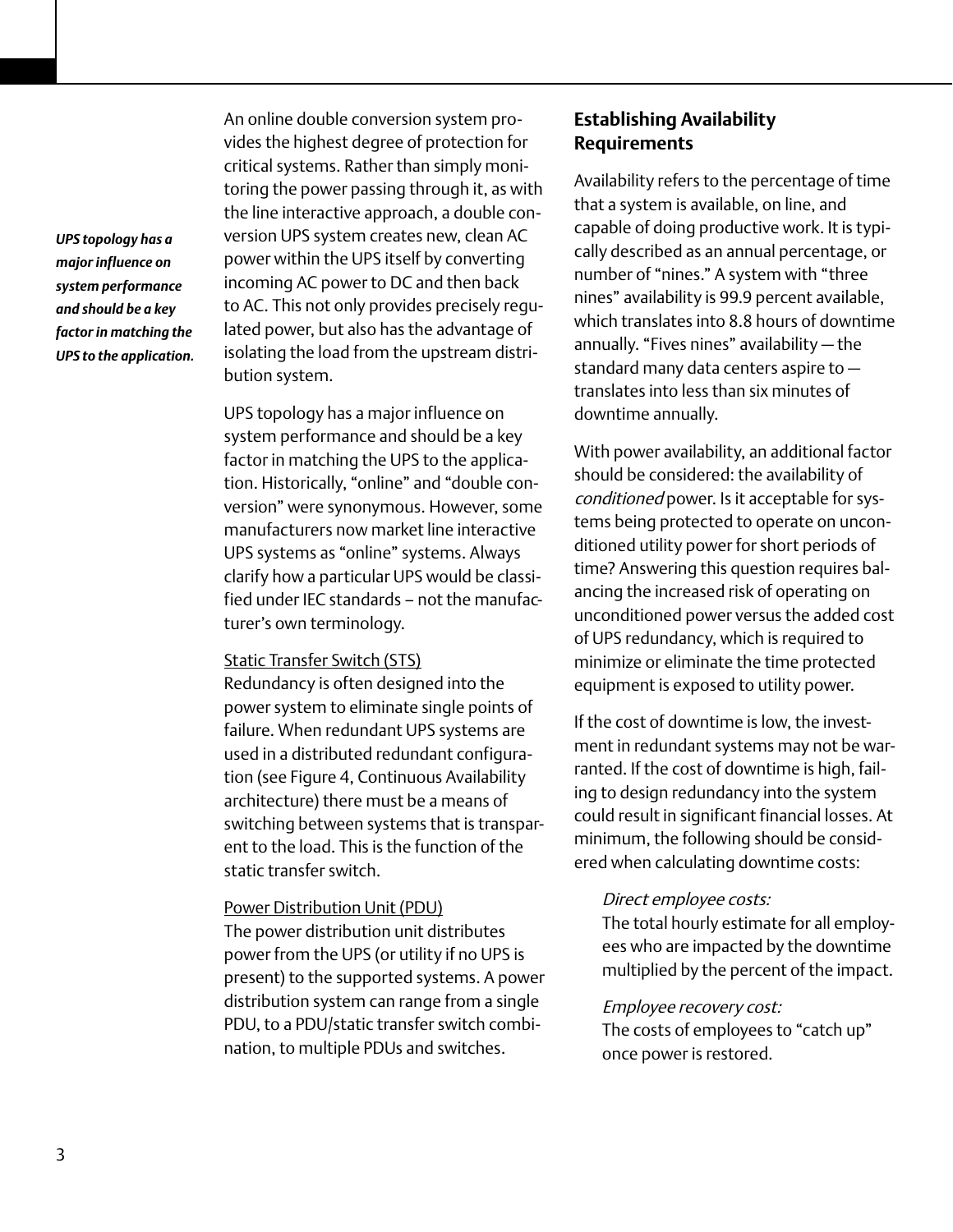### Lost revenue:

The impact of downtime on customers, either through an inability to complete transactions or reduced service. The cost of loss of goodwill and reduced customer confidence can also be considered. Businesses may not only lose transactions, but customers as well.

#### Recovery Costs:

The time and out-of-pocket expense required to restore the system. This includes service costs as well as the cost to replace systems damaged by surges or other power anomalies.

Adding up these costs, plus others specific to a business, will produce an average cost per hour of downtime that can be used to evaluate the return on investment of power system components required to achieve higher levels of availability.

## **The Causes of Downtime**

The major causes of power system downtime include utility outages, human error, externally and internally generated disturbances, maintenance of power system components (depending on system configuration), and failure of power system components (depending on system configuration).

#### Power Problems:

Disruptions in incoming utility power are unavoidable, whether caused by lightning strikes, construction projects or problems with power company equipment. The widespread blackout that affected the U.S. in August 2003 demonstrated just how quickly a small problem in one

area can ripple across the grid to create a widespread outage. This is one of the reasons power protection is essential for business critical systems.

However, not all problems are externally generated. Some studies show that up to 80 percent of disturbances occur downstream from the UPS. The power system must isolate protected equipment from internally generated disturbances, in addition to ensuring an uninterruptible source of incoming power.

#### Maintenance:

Power systems require regular maintenance to ensure proper protection. During maintenance, power to the load may be interrupted or power that is distributed to the load may be unconditioned, depending upon system design. Power systems can be designed for 100 percent concurrent maintenance, meaning all system components can be serviced without affecting power to the load.

#### New Equipment:

New systems are added to the data center on a regular basis. This may require that power be shut off to some systems while new components or distribution equipment are added, depending upon the configuration of the power system.

#### Equipment Reliability:

No product is 100 percent reliable, but differences do exist between equipment failure rates and the number of parts used in different UPS designs. Knowing a manufacturer will stand behind its products can minimize downtime caused by low reliability designs.

*…not all problems are externally generated. Some studies show that up to 80 percent of power disturbances occur downstream from the UPS. The power system must isolate protected equipment from internally generated disturbances, in addition to ensuring an uninterruptible source of incoming power.*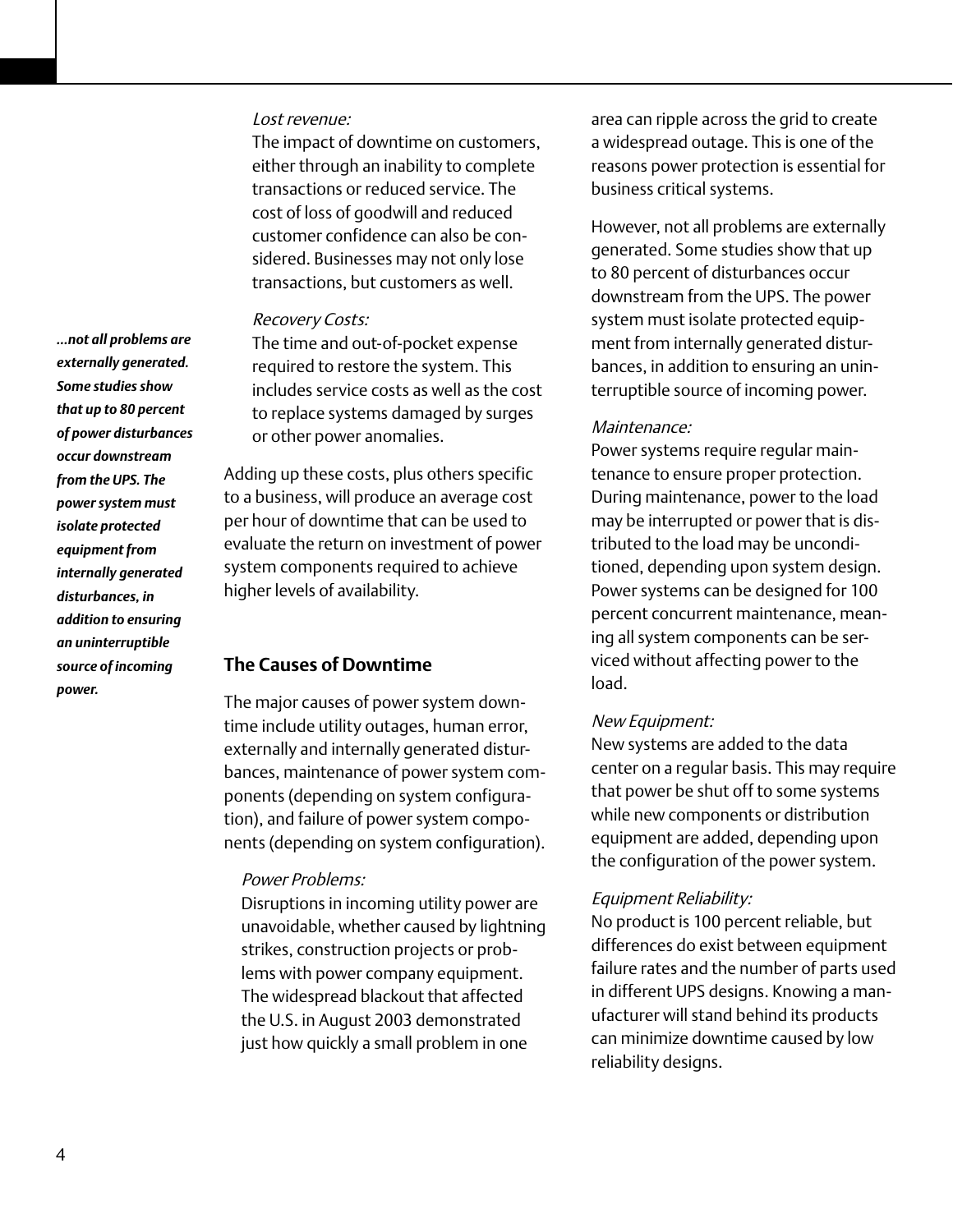## **The Five Questions**

# *1.* **What level of availability is the power system expected to support?**

To a large extent, the "architecture" of the power system determines the level of availability it can support. There are four basic system architectures, each providing a different level of protection and availability.

## Basic Protection

Basic hardware protection of connected equipment is typically accomplished through a TVSS and PDU. The TVSS keeps noise and high voltages from reaching the load, preventing equipment damage. This system does not prevent unexpected shutdown resulting from loss of utility power. It delivers approximately 99.9 percent availability, depending upon the reliability of the utility power source.

## Operational Support

Adding a UPS adds to the power system provides protection against short-term interruptions in utility power and the ability to ensure a controlled shutdown in the event the outage exceeds UPS battery capacity. This increases power availability to 99.99 percent, or less than one hour of unplanned downtime annually. The UPS can also condition the power being delivered to the load. For most critical applications, an online double-conversion UPS is recommended as it delivers the most consistent power quality.

## High Availability

A High Availability architecture adds redundancy at the UPS level of the system to increase availability to between 99.999 percent (five minutes annually) and 99.99999 percent (3 seconds annually). With these systems, maintenance on all but the PDU can



**Figure 1. A basic power system prevents damage to sensitive electronics, but provides no protection against interruptions in incoming power.**



**Figure 2: An Operational Support system raises availability to 99.99 percent by bridging brief interruptions in power and preserves data in the event of an extended outage.**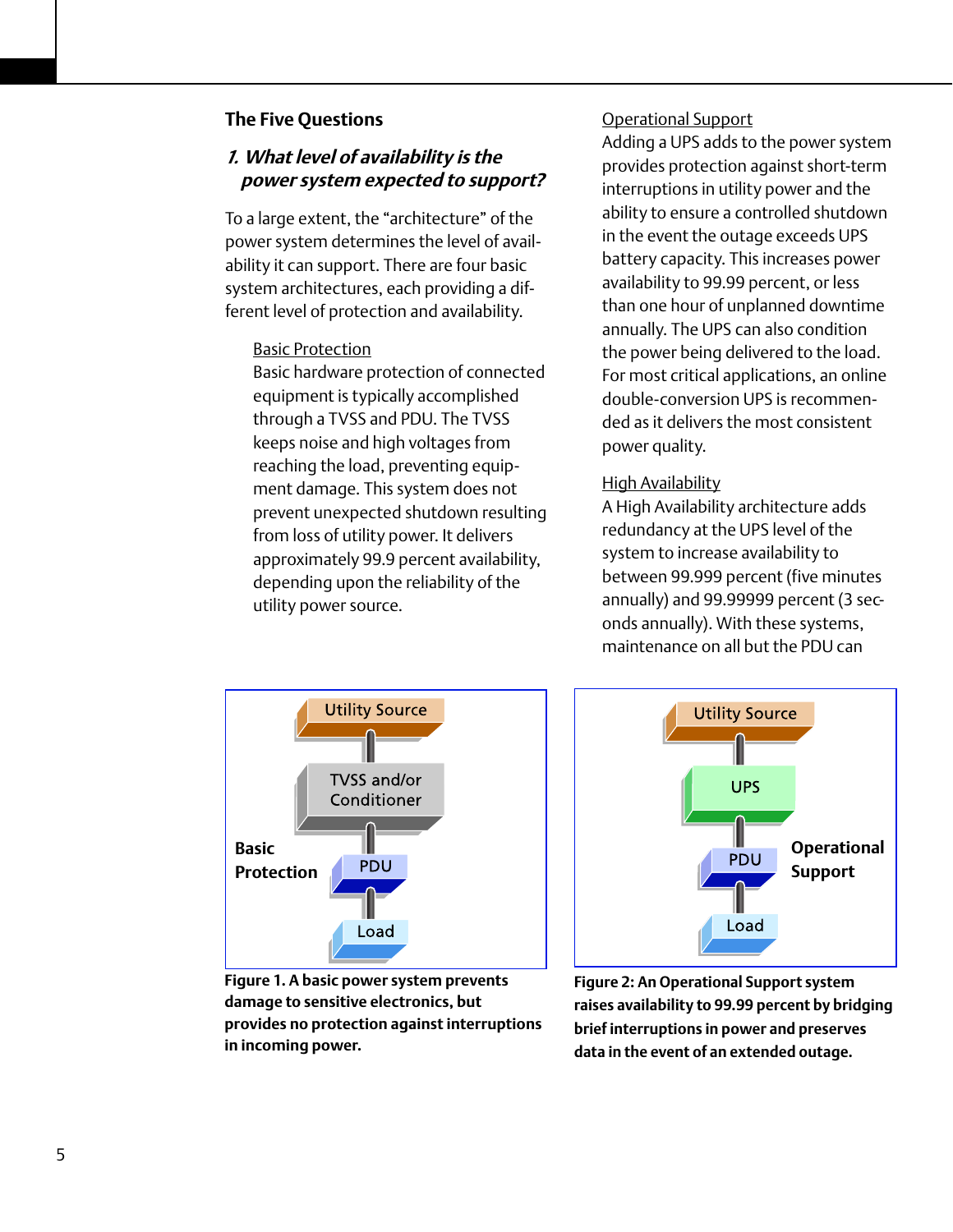be performed concurrently, eliminating the majority of planned downtime. This can be accomplished through parallel redundancy or 1+1 redundancy.

A parallel-redundant system has two or more UPS modules connected in parallel to a common distribution network. It uses enough modules to carry the maximum projected load, plus at least one additional module for redundancy. During normal operation all modules share the load. If a module has to be taken off-line, the other modules have the capacity to carry the full load.

In a 1+1 redundant system, each UPS system can carry the full load, creating redundant power paths for part of the system.

## Continuous Availability

The highest-level system is a Continuous Availability architecture, which utilizes a dual-bus with distributed redundancy to deliver near 100 percent availability. This system includes two or more independent UPS systems — each capable of carrying the entire load. Each system provides power to its own independent distribution network. No power connections exist between the two UPS systems. This allows 100 percent concurrent maintenance and brings power system redundancy to every piece of load equipment as close to the input terminals as possible — key to ensuring both maintainability and fault tolerance throughout the facility.



**Figure 3: A High Availability architecture adds UPS redundancy to increase availability to 99.999 percent to 99.99999 percent. Load sharing of parallel redundant units is coordinated by system controls, which can be located in an external cabinet (SCC) or within a UPS system designed specifically for use in a parallel redundant architecture.**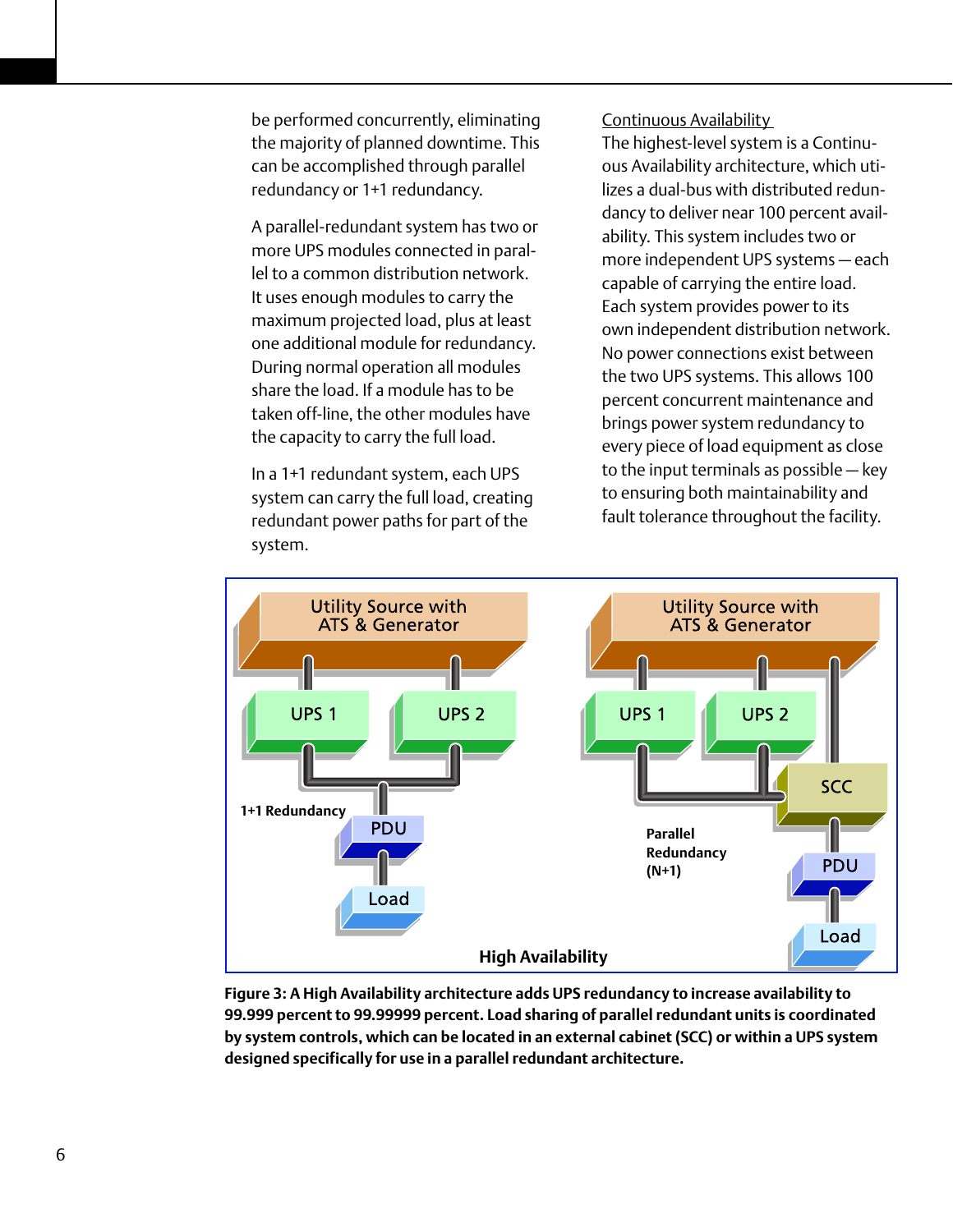*Where little time is available for maintenance-related downtime or the cost of downtime is high, a High or Continuous Availability architecture should be considered.* 

The right architecture for a particular application will depend on the cost of downtime and the degree of flexibility that exists to accommodate planned downtime for maintenance. Where little time is available for maintenance-related downtime or the cost of downtime is high, a High or Continuous Availability architecture should be considered.



**Figure 4. Achieving continuous availability requires a dual-bus architecture with a high degree of redundancy. Continuous Availability systems can be designed to support both single and dual-cord loads.** 

# *2. What are the lifetime costs of the power system?*

The initial cost of a power system represents only part of the total costs of owning the system. Initial costs will always play a significant role in the decision-making process; however, organizations are increasingly factoring lifecycle costs into their technology purchasing decisions. This is relevant to power systems in terms of performance and capacity planning.

A less expensive passive standby or line interactive system does not provide the same degree of protection as an online double conversion system. Often, savings realized by choosing a less expensive topology are more than offset by increased downtime costs resulting from a lesser degree of power protection.

In regards to capacity planning, it is generally assumed that the power required to support information technology systems will increase over time as higher-density systems are added and the IT infrastructure expands. UPS systems are scalable in different ways, depending upon the design of the system. Fixed-capacity UPSs deliver the full capacity of the system from the time of installation. Modular systems are designed to grow incrementally as application requirements increase.

Modularity provides the ability to "pay as you grow." This can be an attractive option as it can reduce up-front costs, but modularity must be evaluated in light of projected capacity requirements. If capacity is expected to increase significantly, a larger fixed-capacity UPS may prove more cost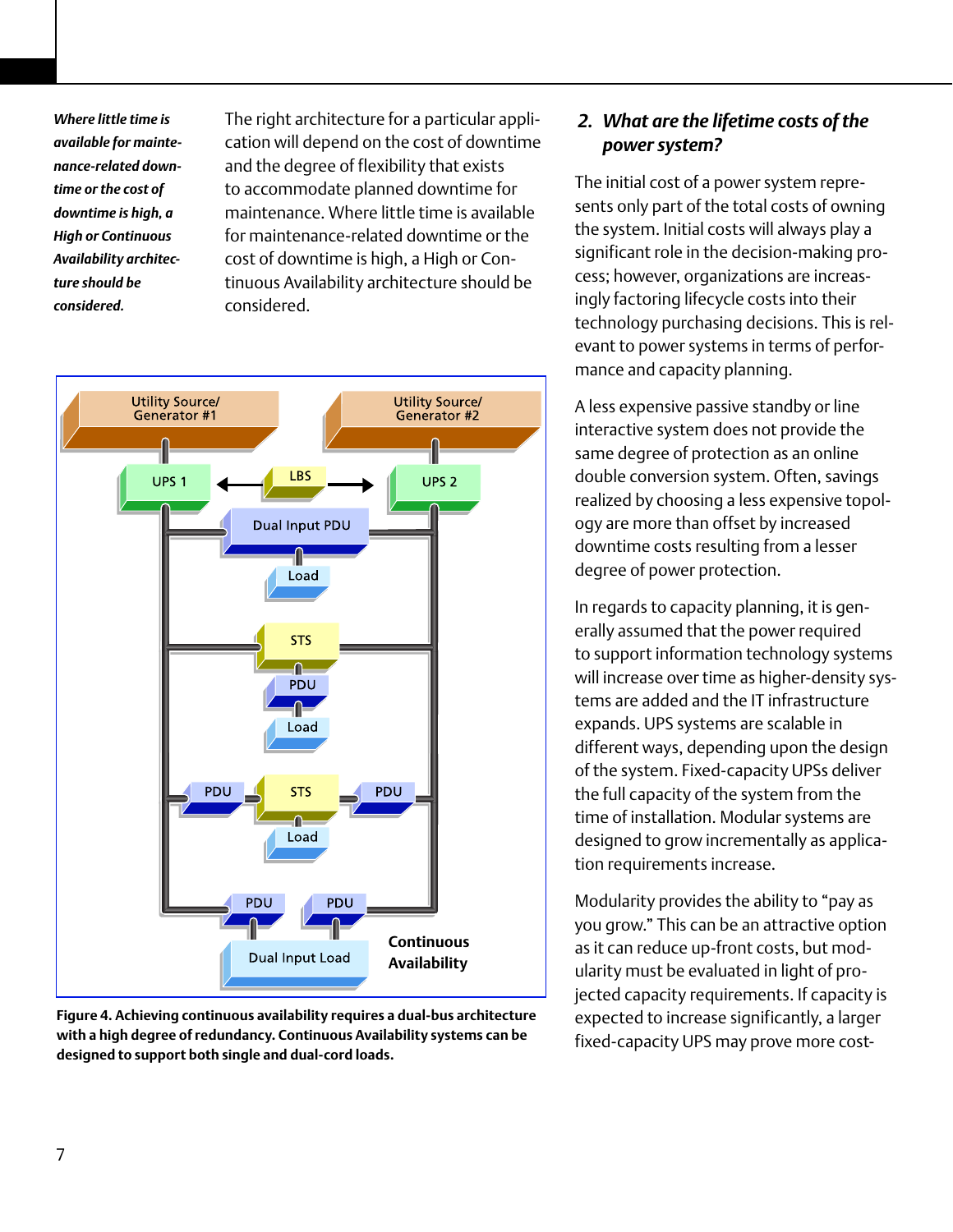effective in the long run than the combined initial cost and expansion cost of a modular system.

For example, if initial capacities are 40 kVA and capacities in five years are projected to be 80 kVA, installing a 40 kVA modular system and expanding it to 80 kVA later can be more than twice the cost of installing a traditional 80 kVA system initially.

An N+1, or parallel redundant configuration, strikes an excellent balance between scalability and lifecycle costs while providing the redundancy required to achieve five nines availability.

# *3. What is the impact of the power system on data center space?*

This question may be addressed as part of the lifecycle cost analysis or may be considered separately. Either way, it should not be ignored. The cost per square foot of data center space is higher than general building space and increasing equipment densities are putting the squeeze on data center floorspace. Although new generation servers and communication systems are typically smaller than their predecessors, they are almost always more powerful and generate more heat per rack than the systems they replace. This heat density then becomes the key factor in how much floorspace is required for each rack.

In regard to power systems, two factors affect data center space utilization: equipment location and footprint.

Many data center designers prefer to locate the UPS system outside the data center in an auxiliary room to avoid consuming valuable data center floor space with support systems. However, this approach is only possible if a room-level approach to protection is adopted. If power protection is dealt with on a rack-by-rack basis, the designer does not have this flexibility and, over time, the UPS systems can consume a significant amount of floorspace, reducing the space available for racks.

Some data center managers prefer to have the UPS in the data center with the equipment being protected. The UPS vendor should have the flexibility to support equipment in the data center or outside of it.

If the UPS is installed in the data center, the current — and future — footprint of the UPS system should be considered. Fixed capacity systems are typically more compact and consume less data center floor space than a modular system delivering the same capacity (see Figure 5).

# *4. How will the power system be tested and installed?*

For lower level systems, testing and installation may not be critical factors to consider. But as system complexity increases, these factors become more important.

High and Continuous Availability systems are not simply collections of discrete components. They are systems in which all components must work together to ensure seamless operation at the time they are

*High and Continuous Availability systems are not simply collections of discrete components. They are systems in which all components must work together to ensure seamless operation at the time they are needed most.*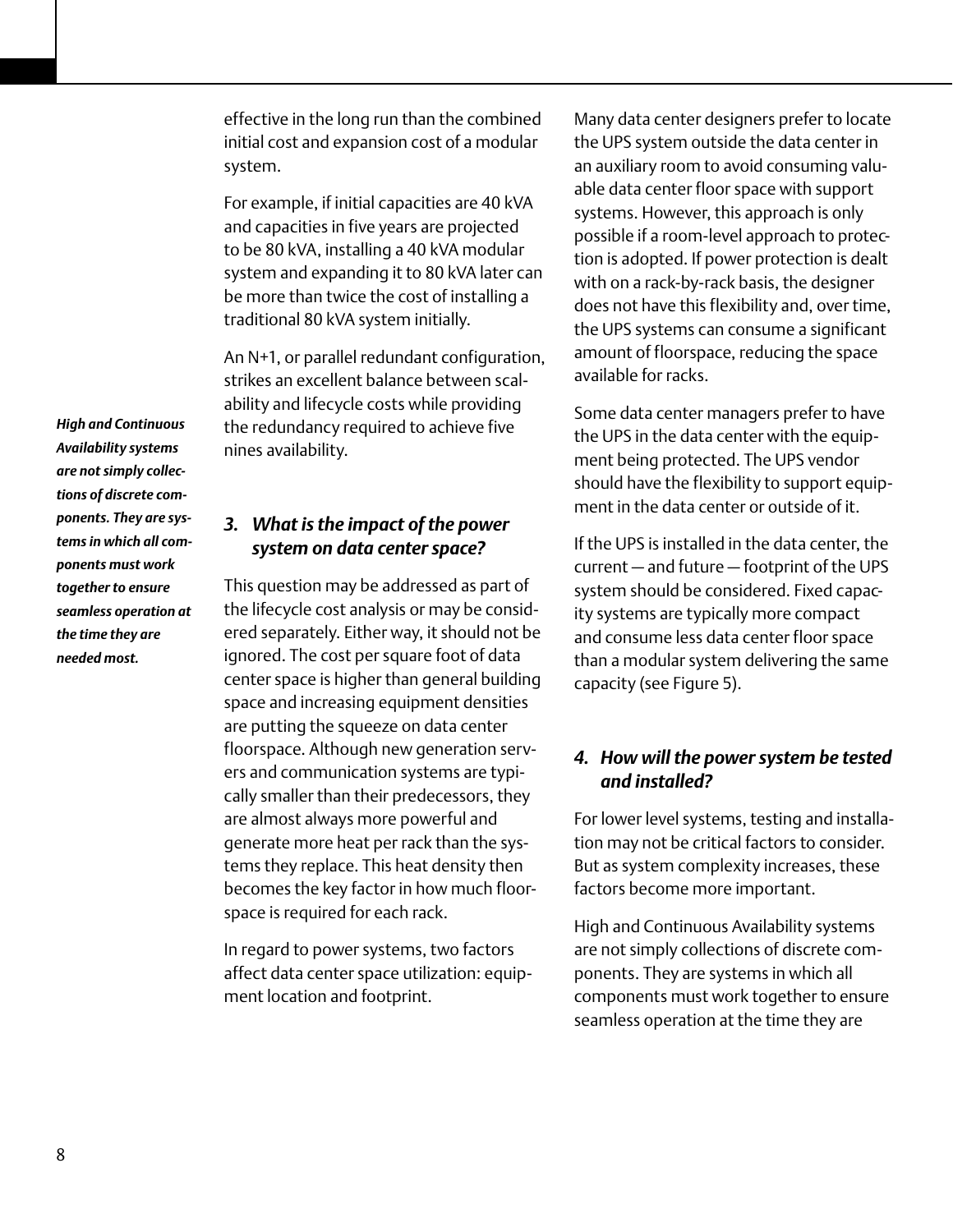

**Figure 5. Footprint comparisons of different UPS system designs at different capacities. Footprints include distribution equipment and batteries.** 

> needed most. Ideally, all components in a Continuous or High Availability power system should be tested together prior to installation to ensure interoperability under all conditions. It is also important to understand the installation requirements of the system selected and the vendor's role in the installation process.

*Having access to experienced, local manufacturer representatives can make the difference between installation success and failure.* 

Having access to experienced, local manufacturer representatives can make the difference between installation success and failure. In addition to helping prevent common problems, such as improper system grounding, they can ensure the power protection system is properly integrated with building and network systems and answer questions, such as:

- What are the number and length of UPS power feeds required?
- Is floor loading required to support the UPS battery system?
- If the UPS is installed in the data center, what is the impact of the UPS heat load on the cooling system?
- How is power distributed in the critical space – overhead or in the floor?
- What aspects of the power system can be monitored by building or network management systems?
- Is coordination with a standby generator required?

# *5. How will the power system be monitored and maintained?*

Regardless of manufacturer, UPS and switchgear should be de-energized periodically for preventive maintenance. This usually requires from one to four hours of scheduled equipment downtime. For some organizations this will not be a problem as they have regular windows for scheduled maintenance.

But increasingly IT infrastructures are being asked to support 7x24 operation, eliminating opportunities to bring down critical systems for support system maintenance. In these cases, the power system needs to be designed in a way that enables maintenance without disrupting power to protected equipment. Ideally, this means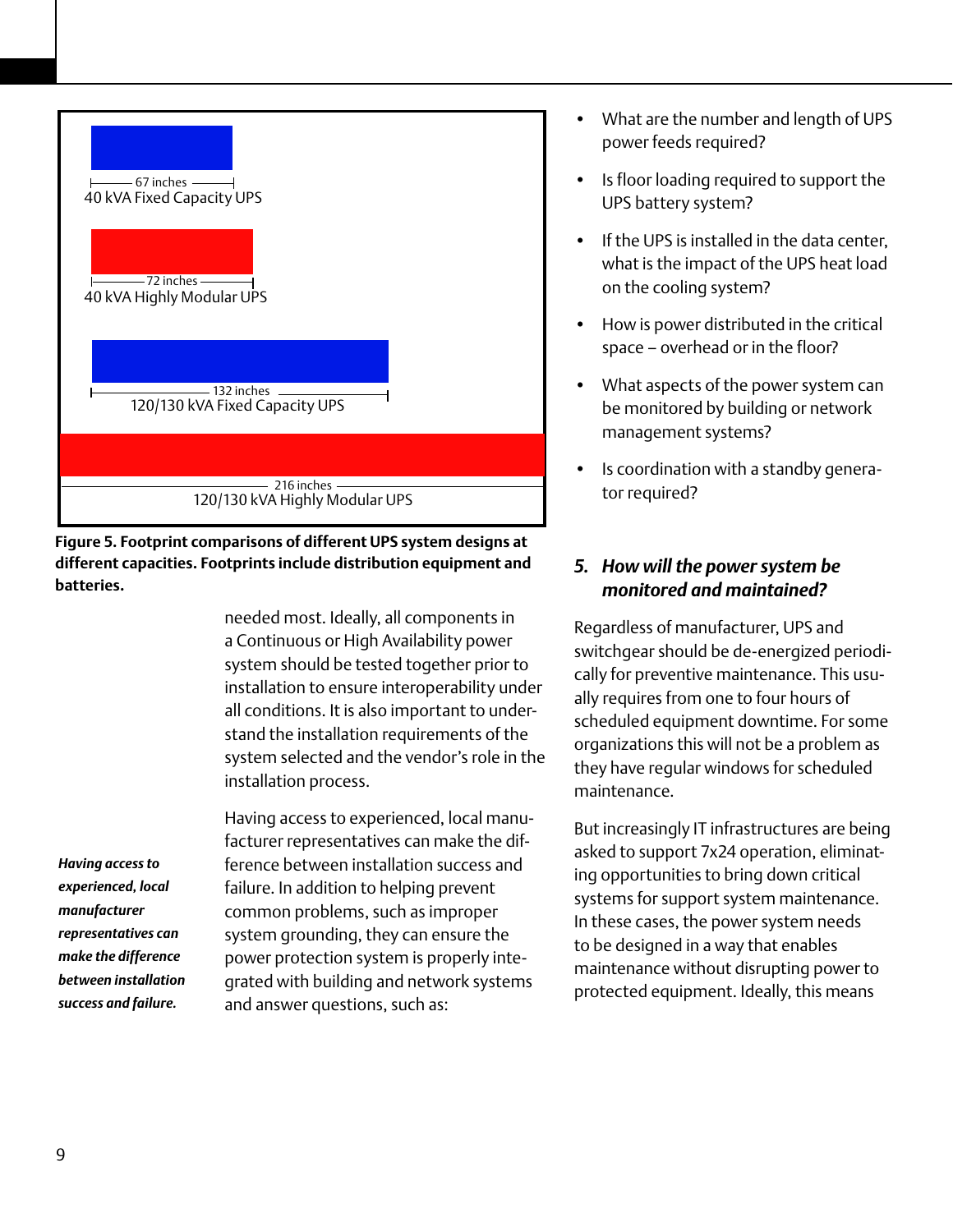*Does the power system provide the monitoring, control and access management capability required by the responsible party in your organization?*

designing redundancy into the system as close to the point of use as possible, as shown previously with the High and Continuous Availability architectures. At minimum, an external maintenance bypass should be considered to enable service personnel to manually route incoming power around the UPS during service.

Determining how UPS service will be performed is also important. This is a function few organizations are equipped to deal with in-house; therefore, the service capabilities of the UPS vendor should be considered during the selection process. Some UPS vendors have their own service organization, but many rely on third-party contractors to provide service in most areas. This can increase the complexity of service management and often reduces the expertise and accountability of service personnel. Consider whether factory-trained service personnel and parts are available locally and the experience of the service organization.

The number of UPS systems also impacts service management. It can be much more difficult to coordinate service across 10 or 12 small UPS systems, compared to two or three larger systems. Having more systems also increases the parts count, which increases the likelihood of failure.

Finally, UPS monitoring can have a significant impact on service and availability. Does the power system provide the monitoring, control and access management capability required by the responsible party in your organization?

# **Conclusion**

The goal of any power system is to achieve the appropriate levels of power quality and system availability as simply and cost-effectively as possible.

Understanding the cost of downtime is an important first step in selecting a power system architecture. Increasing dependence on the IT infrastructure is increasing the cost of downtime while also reducing the time available for scheduled maintenance.

Power system costs should be considered based on the system lifecycle, rather than solely on initial cost. Also, consider power system floorspace requirements in light of the impact increasing server and switch densities are having on data center space requirements.

Finally, develop a service and installation strategy as early in the process as possible. Treating service and installation as an afterthought can prevent the system from achieving expected levels of availability.

The job of managing a dynamic IT infrastructure is difficult enough without adding extra complexity that results when the power system does not meet application requirements. Understanding the basics of power system design and asking the right questions before equipment is installed can ensure the power system eliminates, rather than adds to, IT concerns.